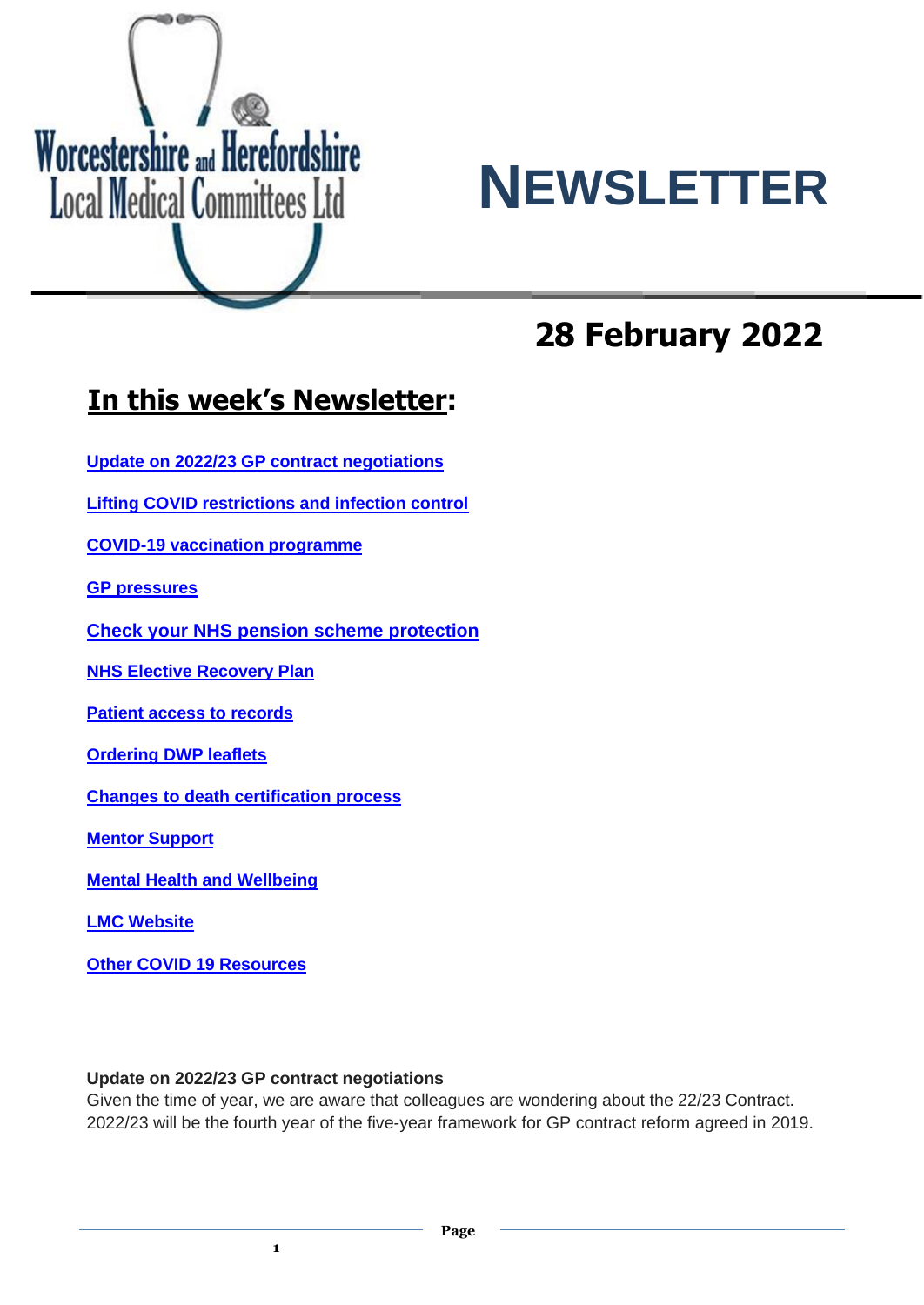Negotiations are ongoing and remain confidential until they have concluded.

The GPC England executive team have been meeting with NHSE/I frequently since early January 2022 to negotiate changes to the contract that reflect the current day pressures.

There is still no agreement with NHSE/I however negotiations are still ongoing, and they assure us that they will leave no stone unturned in trying to find an agreed way forward.

Whilst the details of ongoing negotiations remain confidential for now; the following matters are in the public domain:

- 1. [Contract uplift](https://www.england.nhs.uk/wp-content/uploads/2019/01/gp-contract-2019.pdf) for 22/23
- 2. [Primary Care Networks](https://www.england.nhs.uk/wp-content/uploads/2021/08/B0828-i-gp-contract-letter-pvns-21-22-and-22-23.pdf)
- 3. [PCN Service requirements](https://www.england.nhs.uk/wp-content/uploads/2021/08/B0828-ii-annex-a-pcn-plans-for-21-22-and-22-23.pdf)
- 4. [IIF](https://www.england.nhs.uk/wp-content/uploads/2021/08/B0828-iii-annex-b-investment-and-impact-fund-21-22-22-23.pdf)
- 5. [Access](https://www.england.nhs.uk/wp-content/uploads/2021/08/B0828-i-gp-contract-letter-pvns-21-22-and-22-23.pdf)

GPC intends to meet with Local Medical Committees and GPs over the coming months to seek our views on a model of general practice which is fit for the future, and that will enable us to care for our patients safely.

#### **Lifting COVID restrictions and infection control**

From 24 February, as part of the Government's ['Living](https://www.gov.uk/government/publications/covid-19-response-living-with-covid-19) [with](https://www.gov.uk/government/publications/covid-19-response-living-with-covid-19) [COVID-19'](https://www.gov.uk/government/publications/covid-19-response-living-with-covid-19) plan, the COVID restrictions have been lifted in England, including the requirement to isolate after testing positive.

The [BMA](https://www.bma.org.uk/bma-media-centre/living-with-covid-doesn-t-mean-ignoring-it-says-bma-ahead-of-final-government-plan) [has](https://www.bma.org.uk/bma-media-centre/living-with-covid-doesn-t-mean-ignoring-it-says-bma-ahead-of-final-government-plan) [voiced](https://www.bma.org.uk/bma-media-centre/living-with-covid-doesn-t-mean-ignoring-it-says-bma-ahead-of-final-government-plan) [concerns](https://www.bma.org.uk/bma-media-centre/living-with-covid-doesn-t-mean-ignoring-it-says-bma-ahead-of-final-government-plan) that living with COVID doesn't mean ignoring its continued harm to many, and that scrapping all restrictions and allowing the infection to spread in an unmonitored and unfettered manner would be damaging to the health of millions.

We are also concerned that removing the protections in healthcare settings that currently exist, such as mask wearing, would be wrong and GPC have raised this with NHSE/I, who have confirmed that the [Infection](https://www.gov.uk/government/publications/wuhan-novel-coronavirus-infection-prevention-and-control) [Prevention](https://www.gov.uk/government/publications/wuhan-novel-coronavirus-infection-prevention-and-control) [Control](https://www.gov.uk/government/publications/wuhan-novel-coronavirus-infection-prevention-and-control) (IPC) guidance for healthcare workers will not be changing and still advises that face masks should continue be worn by staff and patients in health care settings.

NHSE/I has published a [letter](https://www.england.nhs.uk/coronavirus/publication/living-with-covid-19-white-paper-update/) to healthcare providers to update them in light of the Living with COVID plan which confirms that there are no changes to IPC measures, and which also advises that healthcare staff who have tested positive for COVID-19, or who have symptoms of, should not attend work until they have had two negative LFD test results taken 24 hours apart, no earlier than day 5 after their initial positive test.

LMCs have requested urgent communications to the public about IPC expectations for the public in healthcare settings.

#### **COVID-19 vaccination programme**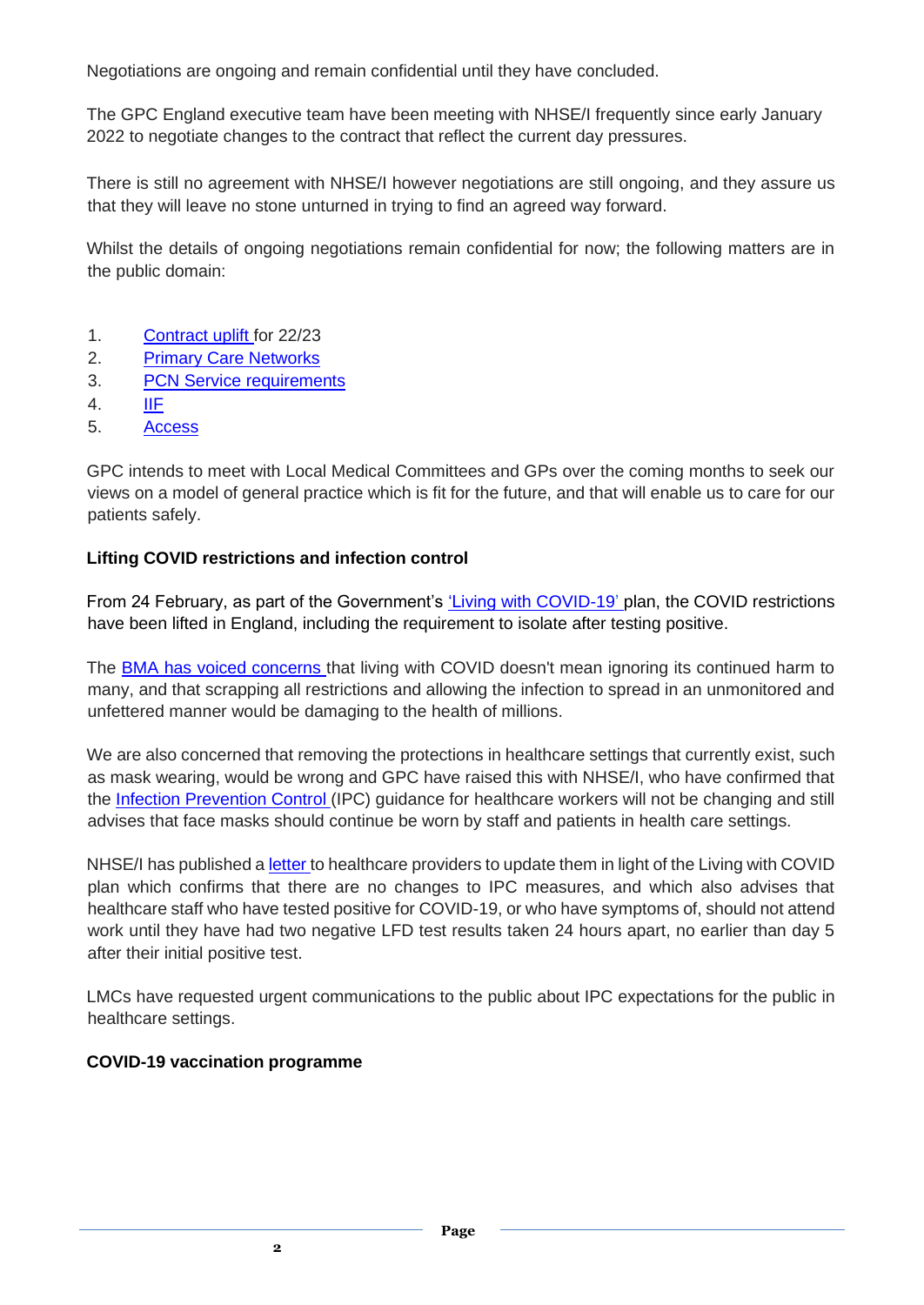#### **COVID-19 vaccination for all 5-11 year olds**

Following the latest [JCVI](https://www.gov.uk/government/publications/jcvi-update-on-advice-for-covid-19-vaccination-of-children-aged-5-to-11/jcvi-statement-on-vaccination-of-children-aged-5-to-11-years-old) [guidance](https://www.gov.uk/government/publications/jcvi-update-on-advice-for-covid-19-vaccination-of-children-aged-5-to-11/jcvi-statement-on-vaccination-of-children-aged-5-to-11-years-old) [on](https://www.gov.uk/government/publications/jcvi-update-on-advice-for-covid-19-vaccination-of-children-aged-5-to-11/jcvi-statement-on-vaccination-of-children-aged-5-to-11-years-old) [vaccinations](https://www.gov.uk/government/publications/jcvi-update-on-advice-for-covid-19-vaccination-of-children-aged-5-to-11/jcvi-statement-on-vaccination-of-children-aged-5-to-11-years-old) [for](https://www.gov.uk/government/publications/jcvi-update-on-advice-for-covid-19-vaccination-of-children-aged-5-to-11/jcvi-statement-on-vaccination-of-children-aged-5-to-11-years-old) [all](https://www.gov.uk/government/publications/jcvi-update-on-advice-for-covid-19-vaccination-of-children-aged-5-to-11/jcvi-statement-on-vaccination-of-children-aged-5-to-11-years-old) [5-11](https://www.gov.uk/government/publications/jcvi-update-on-advice-for-covid-19-vaccination-of-children-aged-5-to-11/jcvi-statement-on-vaccination-of-children-aged-5-to-11-years-old) [year](https://www.gov.uk/government/publications/jcvi-update-on-advice-for-covid-19-vaccination-of-children-aged-5-to-11/jcvi-statement-on-vaccination-of-children-aged-5-to-11-years-old) [olds,](https://www.gov.uk/government/publications/jcvi-update-on-advice-for-covid-19-vaccination-of-children-aged-5-to-11/jcvi-statement-on-vaccination-of-children-aged-5-to-11-years-old) NHSE/I has published [guidance](https://www.england.nhs.uk/coronavirus/publication/updated-jcvi-advice-for-vaccinating-5-to-11-year-olds/) on the actions to take to begin administering vaccinations to 5-11 year-olds from the beginning of April.

We also understand that the COVID-19 vaccination [enhanced](https://www.england.nhs.uk/coronavirus/publication/enhanced-service-specification-phase-3-coronavirus-vaccination/) [service](https://www.england.nhs.uk/coronavirus/publication/enhanced-service-specification-phase-3-coronavirus-vaccination/) [specification](https://www.england.nhs.uk/coronavirus/publication/enhanced-service-specification-phase-3-coronavirus-vaccination/) will be extended and is being updated to align with the JCVI guidance as well as the next steps guidance (below), and will be published shortly.

#### **Next steps for vaccination programme**

NHSE/I has sent [out](https://www.england.nhs.uk/coronavirus/publication/next-steps-for-the-nhs-covid-19-vaccination-programme-planning-and-delivery/) a *letter [setting](https://www.england.nhs.uk/coronavirus/publication/next-steps-for-the-nhs-covid-19-vaccination-programme-planning-and-delivery/) out [the](https://www.england.nhs.uk/coronavirus/publication/next-steps-for-the-nhs-covid-19-vaccination-programme-planning-and-delivery/) [next](https://www.england.nhs.uk/coronavirus/publication/next-steps-for-the-nhs-covid-19-vaccination-programme-planning-and-delivery/) [steps](https://www.england.nhs.uk/coronavirus/publication/next-steps-for-the-nhs-covid-19-vaccination-programme-planning-and-delivery/) [of](https://www.england.nhs.uk/coronavirus/publication/next-steps-for-the-nhs-covid-19-vaccination-programme-planning-and-delivery/) the [vaccination](https://www.england.nhs.uk/coronavirus/publication/next-steps-for-the-nhs-covid-19-vaccination-programme-planning-and-delivery/) [programme](https://www.england.nhs.uk/coronavirus/publication/next-steps-for-the-nhs-covid-19-vaccination-programme-planning-and-delivery/) asking local* systems to plan for the April to September period, advising that general practice should focus on delivery of core/routine services to patients, and that it is likely that PCN sites will 'hibernate' over that period whilst being prepared to stand back up if there is a surge. Provision of COVID vaccinations over that period will be through mass vaccination sites and pharmacies, although in limited circumstances, where appropriate and agreed with local systems, PCN sites might still be utilised. Read more in the [planning parameters document.](https://www.england.nhs.uk/coronavirus/wp-content/uploads/sites/52/2022/02/C1597-Planning-parameters-for-2022-23.pdf)

The letter also announced that a second booster programme will commence in Autumn 2022, which will be limited to over 75s, care home residents and severely immuno-compromised - it will not include health and care staff. The NHSE/I letter also asks local systems about preference for delivery of the further booster programme from September.

GPC will continue to engage with NHSE/I on this over the spring and summer.

#### **GP pressures**

Dr Farah Jameel, chair of GPC England, has [published](https://www.bma.org.uk/bma-media-centre/bma-letter-to-the-daily-mail-on-gp-pressures) [a](https://www.bma.org.uk/bma-media-centre/bma-letter-to-the-daily-mail-on-gp-pressures) [letter](https://www.bma.org.uk/bma-media-centre/bma-letter-to-the-daily-mail-on-gp-pressures) in the Daily Mail responding to the [article](https://www.dailymail.co.uk/news/article-10525435/Where-GPs-gone-Investigation-exposes-troubling-truth-crisis.html) 'What really lies behind the national crisis in GPs?'.

Dr Jameel said: "While we understand the frustration of patients who have had difficulty getting appointments, the root cause lies in chronic workforce shortages and a lack of proper investment. Without a workable plan to increase staffing, freeing up the staff we have to care for patients based on clinical need and directing investment to where it's needed most, we will see no relief from the current crisis engulfing the NHS."

Read more about [NHS](https://www.bma.org.uk/advice-and-support/nhs-delivery-and-workforce/pressures/an-nhs-under-pressure) pressures in the NHS [under](https://www.bma.org.uk/advice-and-support/nhs-delivery-and-workforce/pressures/an-nhs-under-pressure) [pressure](https://www.bma.org.uk/advice-and-support/nhs-delivery-and-workforce/pressures/an-nhs-under-pressure) [hub,](https://www.bma.org.uk/advice-and-support/nhs-delivery-and-workforce/pressures/an-nhs-under-pressure) including GP workforce and pressures on the **GP** analysis page

### **[Check your NHS pension scheme protection](https://bma-mail.org.uk/t/JVX-7OXDH-ZIK0ZJ-4OFXO2-1/c.aspx)**

If you have maintained enhanced protection under the 1995 or 2008 sections, be aware this will be lost when you transition to the 2015 scheme on 1 April 2022. Members should consider opting out of the NHS pension if they want to retain the enhanced or fixed protection and do so by 31 March 2022 – it is important that you ensure that PCSE effect this promptly. [Read more](https://www.bma.org.uk/pay-and-contracts/pensions/tax/nhs-pension-lifetime-allowance)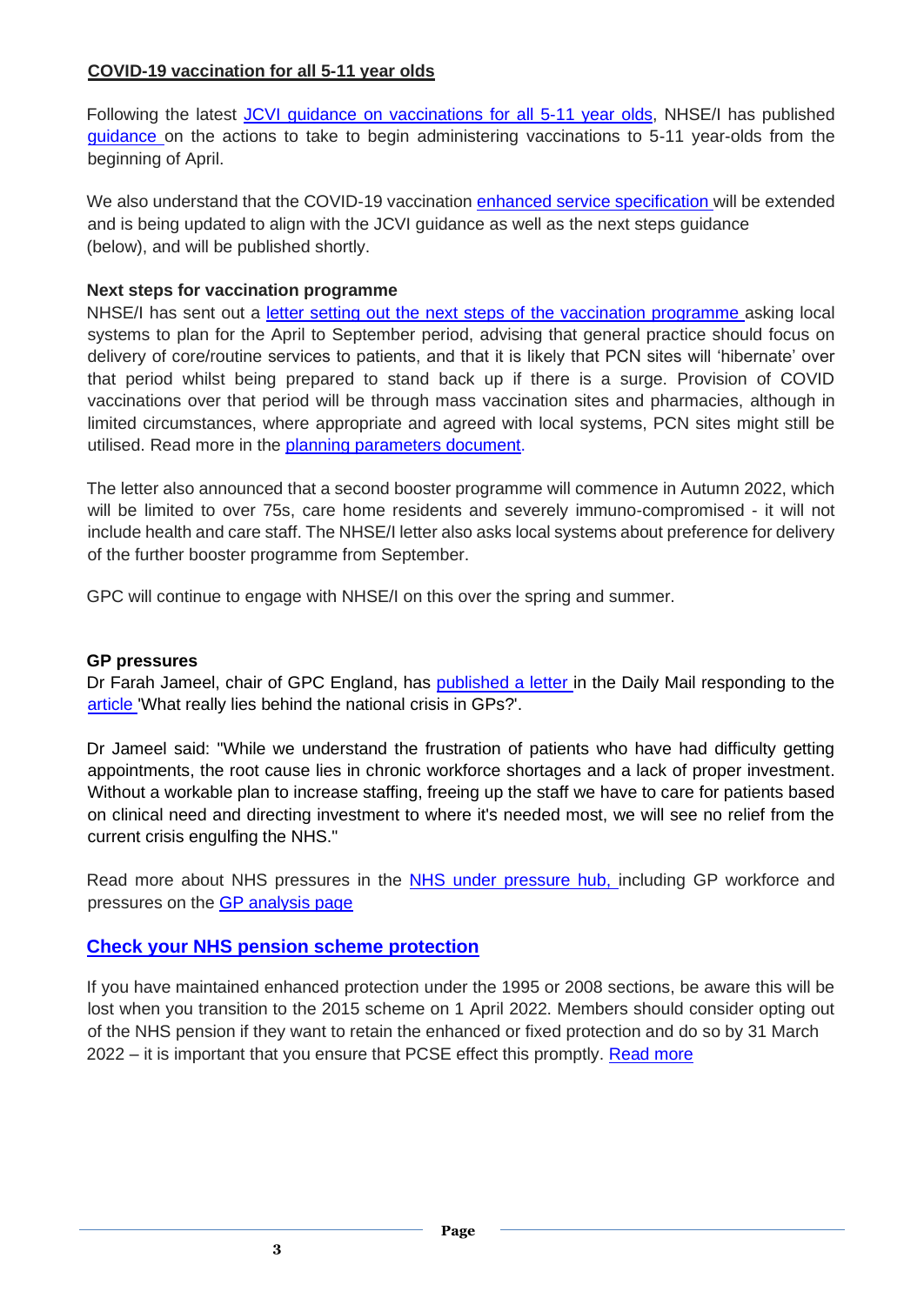#### **NHS Elective Recovery Plan**

The BMA's comprehensive [summary](https://www.bma.org.uk/media/5082/bma-members-briefing-on-the-elective-care-recovery-plan-feb-2022.pdf) [and](https://www.bma.org.uk/media/5082/bma-members-briefing-on-the-elective-care-recovery-plan-feb-2022.pdf) [analysis](https://www.bma.org.uk/media/5082/bma-members-briefing-on-the-elective-care-recovery-plan-feb-2022.pdf) [of](https://www.bma.org.uk/media/5082/bma-members-briefing-on-the-elective-care-recovery-plan-feb-2022.pdf) [the](https://www.bma.org.uk/media/5082/bma-members-briefing-on-the-elective-care-recovery-plan-feb-2022.pdf) [new](https://www.bma.org.uk/media/5082/bma-members-briefing-on-the-elective-care-recovery-plan-feb-2022.pdf) [NHS](https://www.bma.org.uk/media/5082/bma-members-briefing-on-the-elective-care-recovery-plan-feb-2022.pdf) [Elective](https://www.bma.org.uk/media/5082/bma-members-briefing-on-the-elective-care-recovery-plan-feb-2022.pdf) [Recovery](https://www.bma.org.uk/media/5082/bma-members-briefing-on-the-elective-care-recovery-plan-feb-2022.pdf) [Plan](https://www.bma.org.uk/media/5082/bma-members-briefing-on-the-elective-care-recovery-plan-feb-2022.pdf) has now been published. The recovery plan sets out a range of ambitions, policies, and programmes targeted at reducing the elective care backlog in England over the next three years.

GPC England has encouraged NHSE/I to develop a support package so general practices can deliver recovery and deal with the backlog in long-term conditions. The briefing analyses the key details of the plan – read it [here](https://www.bma.org.uk/media/5082/bma-members-briefing-on-the-elective-care-recovery-plan-feb-2022.pdf)

#### **Patient access to records**

GPC England and LMCs recognise the immense pressure that enabling [access](https://digital.nhs.uk/services/nhs-app/nhs-app-guidance-for-gp-practices/accelerating-patient-access-to-their-record) [to](https://digital.nhs.uk/services/nhs-app/nhs-app-guidance-for-gp-practices/accelerating-patient-access-to-their-record) [records](https://digital.nhs.uk/services/nhs-app/nhs-app-guidance-for-gp-practices/accelerating-patient-access-to-their-record) in such a short timeframe would put on GPs. GPC secured a delay to the original launch date and continues to work with other stakeholders to seek a resolution to ongoing concerns. As it stands the requisite infrastructure and guidance is not yet in place to enable this to launch in an effective fashion. We have concerns that without this and without an adequate public education campaign, the launch of the programme will likely drive traffic to GPs from patients unable to access aspects of their record or confused about what they find, ultimately creating more harm than good due to increased demands on GPs time.

#### **Ordering DWP leaflets**

A new contract for Managed Print Services with HH Global Associates Ltd (HHG) started on 21 February 2022, which provides the supply of items to DWP's external customers / partners, such as the MATB1 maternity certificate, Med 3s and Med 10s for health care professionals. Read more on [GOV.UK](https://www.gov.uk/government/collections/dwp-leaflets-and-how-to-order-them#how-to-order-dwp-leaflets)

#### **Changes to death certification process**

**4**

The Coronavirus Act 2020, which introduced easements to death certification processes and cremation forms, expires at midnight on 24 March 2022. Some changes have been retained on a permanent basis through other measures, and other processes revert to previous practice. The following provisions are continuing after 24 March 2022:

- The period before death within which a doctor completing a Medical Certificate of Cause of Death (MCCD) must have seen a deceased patient will remain 28 days (prior to the coronavirus pandemic, the limit was 14 days).
- It will still be acceptable for medical practitioners to send MCCDs to registrars electronically.
- The government's intention is that the form Cremation 5 will not be re-introduced after the Coronavirus Act expires.

The following emergency provisions are changing with the expiry of the Coronavirus Act on 24 March 2022:

- The provision temporarily allowing any medical practitioner to complete the MCCD, introduced as a temporary measure by the Coronavirus Act, will be discontinued.
- Informants will have to register deaths in person, not remotely.

Discussions are ongoing at a national level and we will update practices as necessary.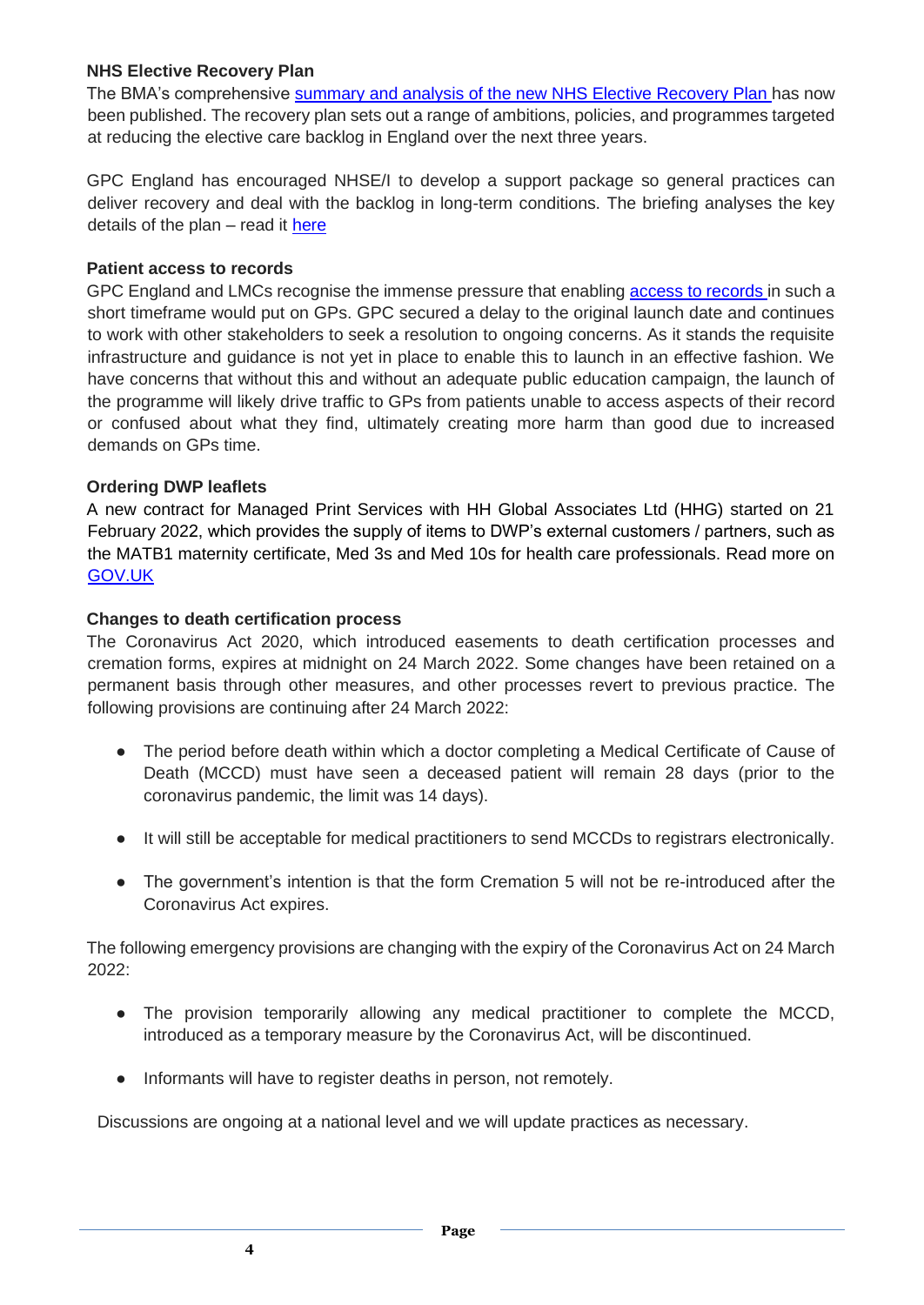#### **Mentor Support**

Please find a flyer highlighting how you can access peer support during this time [here.](https://teamnet.clarity.co.uk/Topics/File/Public/3863a40c-9254-4cfb-b520-ab5a00bc8713/5f8b68b6-aa15-4d2a-be64-ab8300c2ca98/38b68fd8-a8ab-4fa0-b969-ab8e0139d8e8) More information about **wellbeing** support can be found on the LMC website.

#### **Mental Health and Wellbeing**

The BMA continues to offer [wellbeing](https://www.bma.org.uk/advice-and-support/your-wellbeing#wellbeing-support-services) [services](https://www.bma.org.uk/advice-and-support/your-wellbeing#wellbeing-support-services) and confidential 24/7 counselling and peer support for all doctors and medical students, as well as their partners and dependents, on 0330 123 1245.

#### **LMC Website**

The following guidance has been added to the LMC website [www.worcslmc.co.uk](http://www.worcslmc.co.uk/) this week:

#### **Other COVID 19 Resources**

BMJ – [news and resources](https://www.bmj.com/coronavirus) [RCGP COVID-19 information](https://www.rcgp.org.uk/policy/rcgp-policy-areas/covid-19-coronavirus.aspx) [NHSE/I primary care bulletins](https://www.england.nhs.uk/coronavirus/primary-care/other-resources/primary-care-bulletin/) [NICE resources](https://nhsconfed.us16.list-manage.com/track/click?u=feeeed3bba7c179fd3a7ef554&id=0017c62a07&e=d3deb28f87)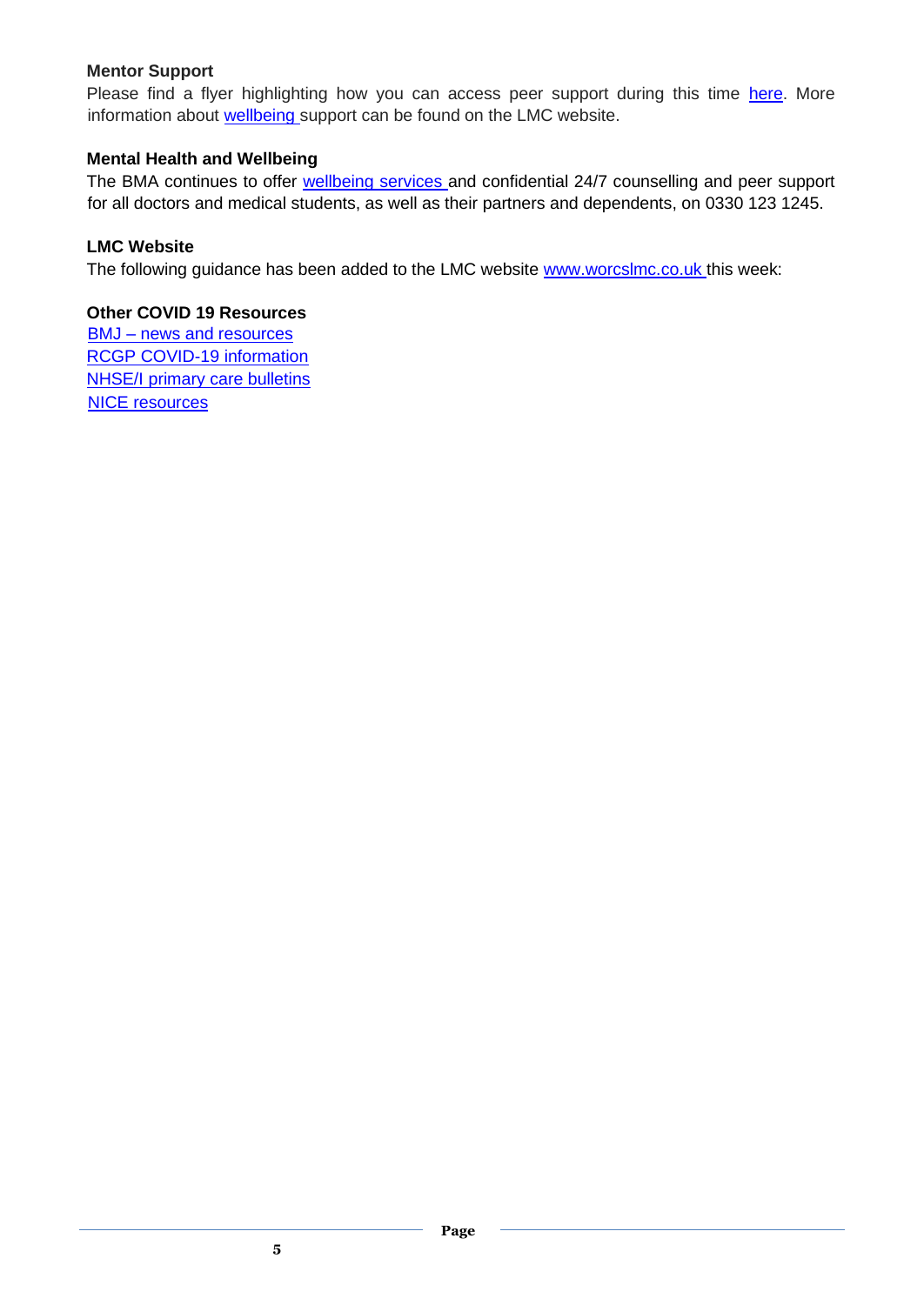#### **WORCESTERSHIRE AND HEREFORDSHIRE LMC LTD**

All topical issues relating to local general practice are discussed at the monthly LMC meetings and those minutes can be read on the LMC Website.

Should you require further information on any issues raised at the LMC meetings please do not hesitate to contact the LMC representative for your area or practice.

# **WORCESTERSHIRE COMMITTEE MEMBERS**

**CHAIRMAN**: Dr David Herold Riverside Surgery, Waterside, Evesham, Worcs. WR11 1JP Tel: 01386 444400 Email: [d.herold@nhs.net](mailto:d.herold@nhs.net)

**VICE CHAIRMAN**: Dr Matthew Davis, Bewdley Medical Centre, Dog Lane, Bewdley. Worcs, WR5 2AR Tel: 01299 402157 Email: matthew.davis@nhs.net

**SECRETARY**: Dr Gillian Farmer Email: [gfarmer@worcslmc.co.uk](mailto:gfarmer@worcslmc.co.uk)

**TREASURER**: Dr Paul Bunyan, Upton on Severn Surgery, Tunnel Hill, Upton, on Severn, Worcs, WR8 0QL Tel: 01684 592695 pbunyan@nhs.net

**EXECUTIVE ASSISTANT:** Mrs Sarah Bainbridge. Tel: 07501 937185 Email: [admin@hereflmc.co.uk](mailto:admin@hereflmc.co.uk)

# **Representatives:**

**Bromsgrove:** Dr David Pryke, Dr Kevin Hollier

**Malvern:** Dr Paul Bunyan, Dr Ravi Khehar

**Redditch**: Dr Meeraj Shah, Dr Ian Haines

**Worcester:** Dr Fiona Martin, Dr Catriona Whyte, Dr Raveena Benney (EDI Rep)

**Wychavon:** Dr David Herold Dr James Rankin (Dispensing Rep) Dr Katy Gines

**Wyre Forest:** Dr Matthew Davis, Dr Sebastian Morton, Dr James Rayner

**Co-opted Representatives**: Dr Emma Penny (Out of Hours Rep)

Dr Roy Williams (CDs & IT)

Dr Maddy Venables (First Five Rep)

**Non-Principal Representative**: Dr Stephanie Manton

**Practice Manager Representatives:** Meryl Foster, Helen Garfield, Michelle Hallahan **Registrar Representatives:** Dr Esien Ukorebi, Dr Jeanette Chun (North VTS)

**Page**